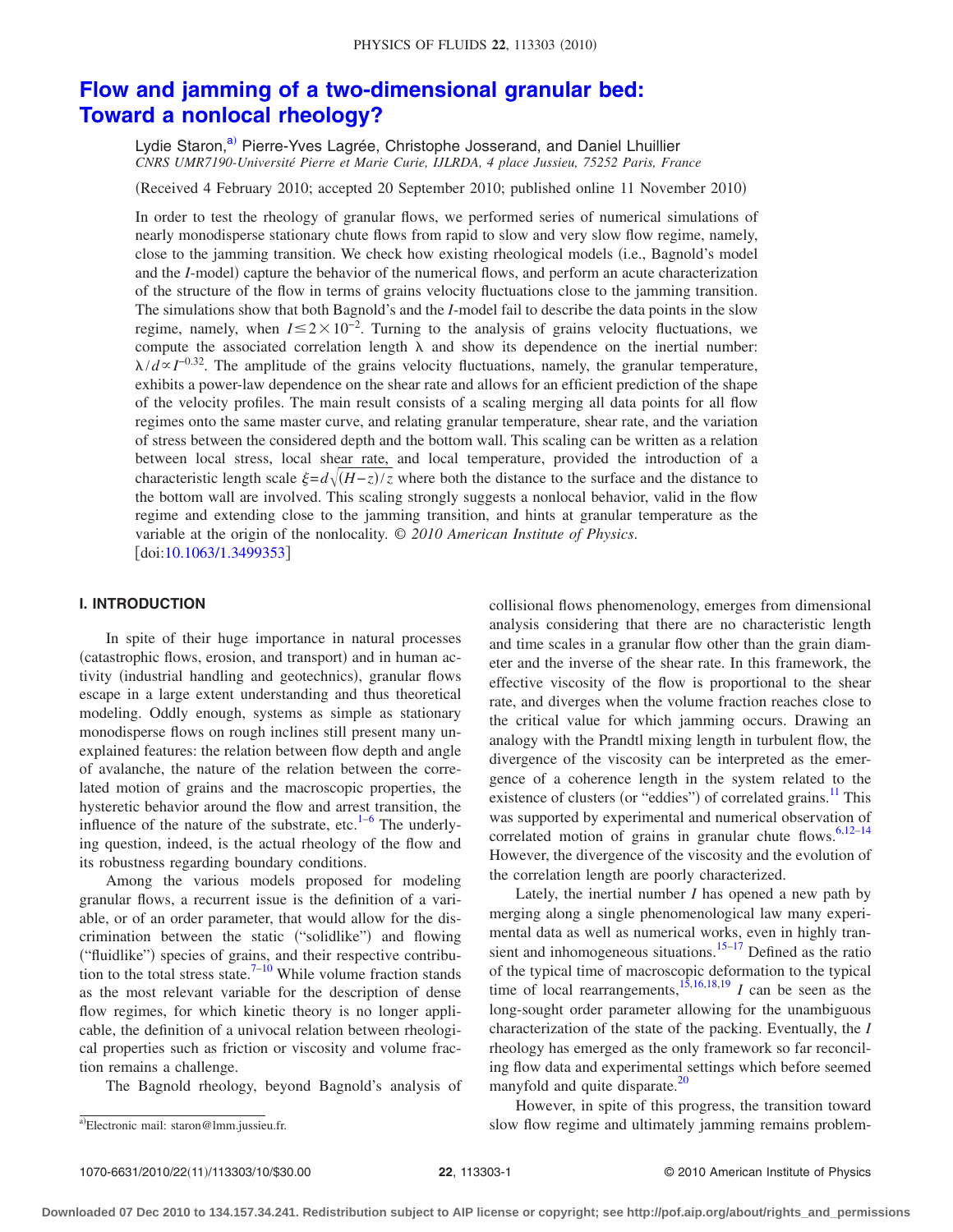atic. For instance, the origin of the relation between flow depth and the angle of avalanche is a well-known difficulty left unsolved by the various propositions for a rheology. Sharp localization, or on the contrary creep motion under avalanches at the surface of a heap, cannot be captured in the framework of the *I* rheology.

Behind these unexplained features, a more fundamental issue is raised: does the assumption of a local rheology allow for a comprehensive description of granular media? $2^{21-23}$  $2^{21-23}$  $2^{21-23}$  The existence of an intermediate "mesoscopic" scale related to force transmission led to the suggestion that force chains might be at the origin of nonlocal behavior.<sup>22</sup> In the same way, the existence of correlated motion of grains and the role of these "granular eddies" in the macroscopic behavior could be reconsidered from this point of view. $6,11-13$  $6,11-13$  Recently, a proposition of nonlocal rheology has been proven successful in giving account of experimental features so far escaping modeling, $^{23}$  and strongly suggests that the assumption of a local rheology is too simplistic. The question is now, which mechanisms, linked to which variables, are likely to result in nonlocality?

In this contribution, we try to bring new insights in these issues by carefully analyzing two-dimensional (2D) simulations of chute flows, from relatively rapid to slow and very slow flow regimes. Computing velocity field and stress state locally, we try out Bagnold model and the *I*-model, and find that the frameworks they provide fail to capture the behavior of the simulations in the limit of slow flow regimes. Turning to a Prandtl-like approach, we study grains velocity fluctuations, and characterize the emergence of a correlation length and its divergence as a function of the inertial number *I*. We then focus on granular temperature and its profiles; we show its relation to velocity gradients and derive an expression for velocity profiles matching the data. Looking for a relation between effective viscosity and temperature, we find that the only scaling merging all simulation points on a single curve relates the stress, the shear rate, and the granular temperature while implying the existence of a length scale involving the flow depth and the distance to the bottom. This observation strongly suggests a nonlocal behavior and hints at granular temperature as the variable at the origin of the nonlocality.

### **II. NUMERICAL GRANULAR STATIONARY FLOWS**

## **A. Algorithm and setup**

The numerical method applied is the nonsmooth contact dynamics. $24,25$  $24,25$  Each grain obeys the equations of dynamics for translational and rotational velocities, taking into account external forces (in our case gravity) and the forces applied by neighboring grains through contacts. Contact forces are solved implicitly on the basis of two nonsmooth contacts laws, namely, Coulombic friction and a strict condition of nonoverlap. The friction law prescribes the maximum value of the tangential force *T*, given by the Coulomb threshold  $\mu_c N$ , where *N* is the normal force at contact, and  $\mu_c$  is the microscopic coefficient of friction at contact. Once this threshold is attained, slip motion can occur and energy thus

<span id="page-1-0"></span>

FIG. 1. Example of a 2D granular bed simulated by contact dynamics. The direction of the flow is denoted  $x$ , the direction normal to the flow is denoted *z* and is counted positively in the upward direction, *H* is its thickness, *L* its lateral extension, and  $\theta$  the slope.

be dissipated. The microscopic coefficient of friction  $\mu_c$  sets the value of the Coulomb threshold and the efficiency of dissipation due to slip motion.

An additional source of energy dissipation is the inelastic restitution of energy during collisions; the coefficient of restitution *e* sets the efficiency of the dissipation. This algorithm has proven reliable in both quasistatic and dynamical situations, for which experimental findings are recovered with good agreements.<sup>6[,26](#page-9-19)</sup>

The setup simply consists of 2D granular beds made of circular beads with slightly different diameters (i.e., such that  $d_{\text{max}}/d_{\text{min}} = 1.5$ , the mean diameter being denoted *d*. The beds are created by random deposition of grains in the gravity field. The bottom is made of glued grains of diameter *d*, showing the same properties  $\mu_c$  and *e* as the free grains. The simulation cell is periodic in the *x* direction, allowing for stationary flow regimes; their lateral extension is *L*= 100*d*. The direction normal to the flow is *z* and the height of the beds is denoted  $H$  (see Fig. [1](#page-1-0)). The beds are tilted of an angle  $\theta$  for which stationary flow develops after a transient regime. To reach very small values of inertial number  $I$  (where  $I = d(\partial v_x/\partial z)/\sqrt{P/\rho}$ , see Sec. III), the slope  $\theta$  was decreased gradually until no stationary flow was any longer possible.

Three sets of simulations were carried out. The first set, referred to as set A in the following, consists of beds counting 4000 grains  $(H \approx 38d, L = 100d)$  with a microscopic coefficient of friction  $\mu_c$ =0.1 and a coefficient of restitution *e*= 0.9. These values coincide with low dissipation and favor flowing even for small  $\theta$ , thus permitting to explore small values of *I* for which the flow reaches regimes very close to arrest. Close to flow arrest, the reproducibility is expected to be low, so that four independent simulations were performed for each value of  $\theta$ . The latter was varied in the interval  $[14^{\circ}, 16^{\circ}].$ 

The second set of simulations, referred to as set B, consists of beds counting 3200 grains  $(H \approx 31d, L = 100d)$  with a coefficient of restitution *e*= 0.5 and a microscopic coefficient of friction  $\mu_c$ =0.3. These values coincide with highly dissipative properties, thus preventing the bed to reach low value of *I*. The slope interval covered is  $[16^{\circ}, 26^{\circ}]$ . The third set of simulation, referred to as set C, shows the same geometry as set B. The coefficient of restitution is *e*= 0.5 and the microscopic coefficient of friction is chosen very low  $\mu_c$ = 0.01, which allows for low values of the inertial number *I*. The slope interval covered is  $[10.5^{\circ}, 19^{\circ}]$ .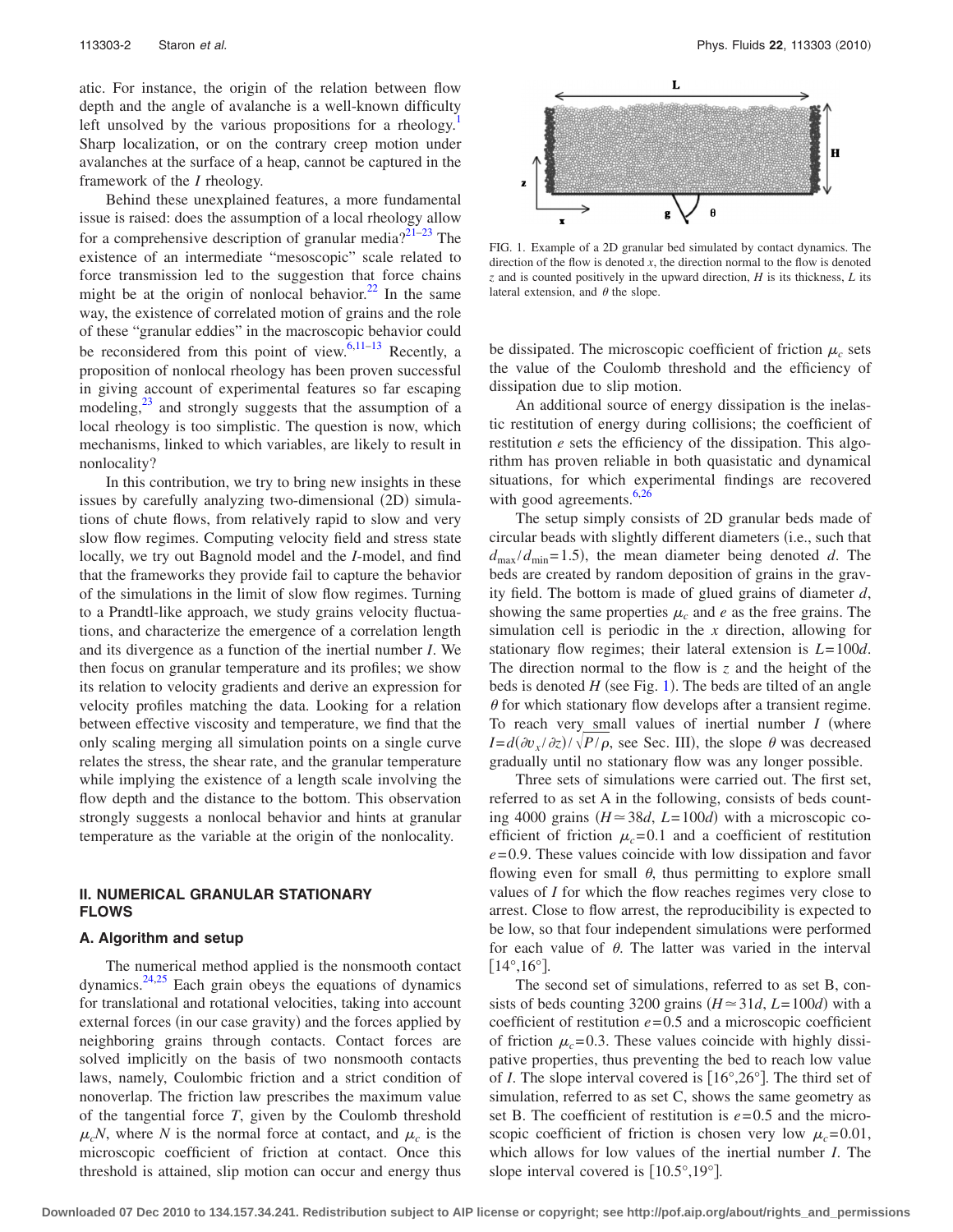<span id="page-2-0"></span>

FIG. 2. (Color online) Mean inertial number *I* as a function of the slope  $\theta$ for all simulations from sets A, B, and C. Each point coincides with one simulation.

A total of 90 runs were carried out, of a duration  $T \approx 70 \sqrt{d/g}$ , with  $d = 0.05$  m, namely, 5000 time steps of  $10^{-3}$  s. In the following, all quantities computed are averaged over the simulations duration.

For the three sets of simulations, the global value of the inertia number *I* is plotted as a function of the slope  $\theta$  in Fig. [2:](#page-2-0) the simulations cover two orders of magnitude for *I* and reach close to jamming. The aim in testing different grains properties is not to carry a parametric study, but rather to assess the robustness of the results discussed hereafter regarding "microscopic" details. In the following, all graphs show the simulation points from sets A, B, and C; although visually differentiated, they will not be systematically discussed separately. A summary of the simulations performed and the corresponding parameters is given in Table [I.](#page-2-1)

#### **B. Analysis of the simulations**

# *1. Volume fraction*

The volume fraction  $\phi$  is defined as the ratio of the volume of the grains to the volume of the packing

$$
\phi = \frac{V_{\text{grains}}}{V_{\text{packing}}}.
$$

When computing the mean volume fraction over the whole flow, the free surface is an obvious source of uncertainty: its uneven shape results in error in the evaluation of the volume of the packing. For this reason, the mean volume fraction was always computed in the bulk excluding the three first layers of grains under the free surface. For our simulations, the mean volume fraction varies between 0.715 and 0.795.

<span id="page-2-1"></span>For all simulations of sets A, B, and C, we compute the volume fraction profiles  $\phi(z)$  by dividing the beds in layers

<span id="page-2-2"></span>

FIG. 3. (Color online) Normalized profiles of the volume fraction  $\phi(z)/\langle \phi \rangle$ for all simulations from sets A, B, and C, where  $\langle \phi \rangle$  is the mean volume fraction over the flow volume.

of thickness *d*. These profiles are reported in Fig. [3](#page-2-2) normalized by the mean value of the volume fraction  $\langle \phi \rangle$ . The case  $z = 1d$  corresponds to the first layer immediately after the bottom. We observe that the volume fraction shows only slight variations throughout the bulk, but that a systematic dip occurs close to the bottom: the rigid bottom locally induces agitation and thereby a decompaction of the packing. Although this effect is enhanced by high values of the coefficient of restitution (set A of simulations), it is as well visible for lower values (sets B and C). Similar behavior is observed for vertically shaken granular layers, and was identified as an analogous of the Leidenfrost effect. $27$  It is interesting that this effect endures in the case of slow to very slow chute flows.

#### *2. Stress tensor*

The stress tensor  $\sigma$  is defined as the sum of two contributions: the static stress tensor  $\sigma^c$  related to the contact forces, and the Reynolds tensor  $\sigma^r$  related to the grains velocity fluctuations.

These contributions are defined as follows:

$$
\boldsymbol{\sigma}^c = \frac{1}{V} \sum_{\alpha} \vec{f}^{\alpha} \otimes \vec{r}^{\alpha},
$$

where  $\vec{f}$  and  $\vec{r}$  are, respectively, the force transmitted at contact  $\alpha$  and the vector joining the two centers of mass of the grains involved in the contact, and where *V* is the volume over which the summation is made;

TABLE I. Table of simulations performed.

| Simulations | $N$ grains $L$ $H$ |                      | $\epsilon$ | $\mu_{\alpha}$ | Range of $\theta$          | Range of $I$                               | $N$ runs |
|-------------|--------------------|----------------------|------------|----------------|----------------------------|--------------------------------------------|----------|
| Set A       | 4000               | $100 d$ 38 d 0.9 0.1 |            |                | $[14^{\circ}, 16^{\circ}]$ | $[8 \times 10^{-4}, 1.5 \times 10^{-1}]$   | 52       |
| Set B       | 3200               | $100 d$ 31 d 0.5 0.3 |            |                | $[16^{\circ}, 26^{\circ}]$ | $[2.5 \times 10^{-2}, 2.8 \times 10^{-1}]$ | 20       |
| Set C       | 3200               | $100 d$ 31 d 0.5     |            | 0.01           | $[10^{\circ}, 19^{\circ}]$ | $[4.6 \times 10^{-3}, 10^{-1}]$            | 18       |

**Downloaded 07 Dec 2010 to 134.157.34.241. Redistribution subject to AIP license or copyright; see http://pof.aip.org/about/rights\_and\_permissions**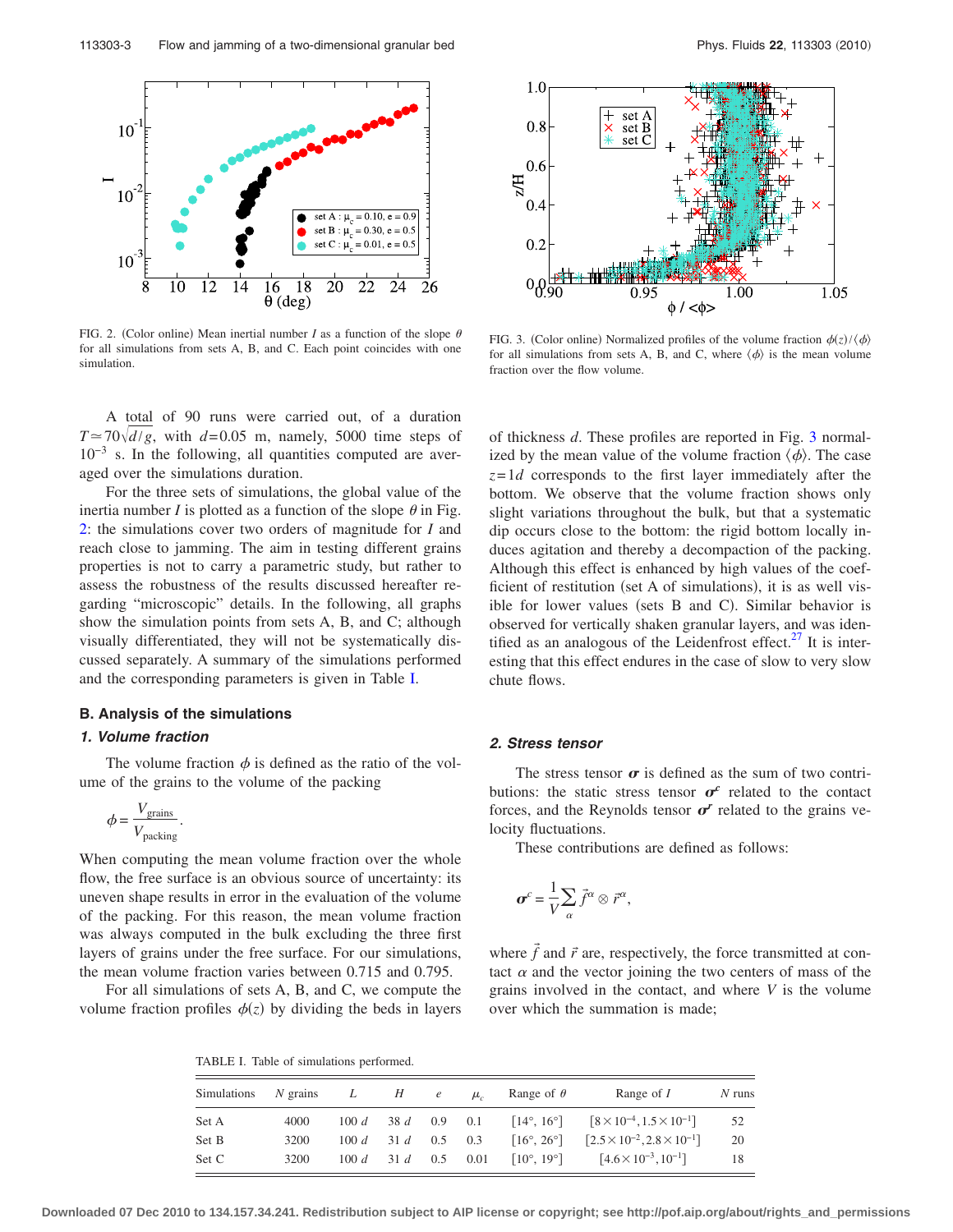<span id="page-3-0"></span>

FIG. 4. (Color online) Normalized stress component  $\sigma_{zz}$  tan  $\theta$ / $\rho g d$  as a function of the normalized stress component  $\sigma_{xz}/\rho g d$  computed at each depth *z* for all simulations from sets A, B, and C. The solid line has slope 1.

$$
\boldsymbol{\sigma}^r = \frac{1}{V} \sum_i m_i \delta \vec{v}_i \otimes \delta \vec{v}_i,
$$

where  $\delta \vec{v}_i$  is the velocity fluctuation of the grain *i*. In the simulations discussed in the paper, the contribution of the static stress tensor is dominating.

Computing the stress profile for all simulations  $\sigma_{xz}(z)$ and  $\sigma_{zz}(z)$ , we check that everywhere in the flow, we recover the relation  $\sigma_{xz}/\sigma_{zz}$  = tan( $\theta$ ) expected from the force balance (Fig. [4](#page-3-0)); therefore in the following, we will mainly consider the  $\sigma_{zz}$  component, even for the computation of the effective viscosity. Moreover, we also check that  $\sigma_{zz} = P \approx \rho g (H - z) \cos \theta$ . In this flow configuration, the stress tensor is found parallel to the flow, namely, to the strain tensor.

#### **III. THE BAGNOLD RHEOLOGY**

The Bagnold scaling is the rheology most widely accepted for granular flows on inclines, and the only one emerging from dimensional analysis considering that there are no other intrinsic length and time scale beside those prescribed by the grains diameter and the shear rate. In this framework, the divergence of the effective viscosity is related to the divergence of a "viscosity function" *K* through the relation

$$
\sigma = \rho d^2 K(\phi) ||\dot{\gamma}|| \dot{\gamma}, \qquad (1)
$$

<span id="page-3-1"></span>where  $\dot{\gamma}$  is the strain rate and where *K* diverges when  $\phi$  tends toward the critical value  $\phi_M$ . In this section, we investigate how the simulations fit in the Bagnold rheology.

### **A. Divergence of the viscosity**

Transposed to our flow configuration, the Bagnold scaling reads

<span id="page-3-2"></span>
$$
\sigma_{zz} = \rho d^2 \kappa(\phi) \left(\frac{\partial v_x}{\partial z}\right)^2 \tag{2}
$$

and  $\eta = \rho d^2 \kappa(\phi) \partial v_x / \partial z$  is the viscosity. Close to flow arrest, the volume fraction  $\phi$  increases toward a maximum, or critical value  $\phi_M$  for which the system jams, and relative motion of grains is no longer possible. This coincides with an infi-

<span id="page-3-3"></span>

 $FIG. 5.$ (Color online) Viscosity function  $\kappa$ , defined as  $\kappa$  $=\sigma_{zz}/\rho d^2(\partial v_x/\partial z)^2$ , computed at each depth *z* and plotted as a function of the volume fraction  $\phi(z)$  for all simulations from sets A, B, and C. Top graph: viscosity function  $\kappa$  as a function of  $\phi_M - \phi(z)$ ; the full line shows  $\kappa = 0.056(\phi_M - \phi)^{-2.7}.$ 

nite value of the effective viscosity, that is, with the divergence of the viscosity function  $\kappa$  when  $\phi \rightarrow \phi_M$ . In the following, we try to specify the shape of  $\kappa(\phi)$ .

Computing  $\sigma_{zz}$  and the shear rate  $\partial v_x / \partial z$  locally at all depths  $z$  for all simulations, we evaluate  $\kappa$  $=\sigma_{zz}/\rho d^2(\partial v_x/\partial z)^2$ . We plot  $\kappa$  as a function of the local volume fraction  $\phi(z)$  in Fig. [5.](#page-3-3) As expected we observe a function rapidly diverging when  $\phi$  tends toward its maximum value  $\phi_M$ . The value of  $\phi_M$  appears to be dependent on the contact friction  $\mu_c$ . We search for a fit of the form  $\kappa = (\phi_M - \phi)^{\beta}$ . For sets B and C, we are able to determine the value of  $\phi_M$  which allows for the better data collapse (namely, respectively,  $\phi_M$ =0.815 and  $\phi_M$ =0.825). Fitting all simulation points together, the best fit approximation gives  $\beta = 2.73 \pm 0.07$  (with a correlation coefficient of 0.88). However, the value of  $\beta$  is very sensitive to the choice of  $\phi_M$ , and varies between 2.6 and 3 for  $\phi_M$  varied of  $\pm 0.003$ , with the correlation coefficient not degrading under 0.85. Thus,  $\beta \approx 2.73$  remains a rough estimate. This value is compatible with what was observed numerically by Ref. [15.](#page-9-7) While important scattering occurs for  $\phi \rightarrow \phi_M$ , the points from simulation set A can hardly be fitted at all by a power-law.

Eventually, we find it impossible to characterize the shape of viscosity function close to the jamming transition. In this range, the volume fraction  $\phi$  does not seem a sufficient variable to describe the divergence of the viscosity.

#### **B. Volume fraction and inertial number**

Alternatively to the volume fraction  $\phi$ , the inertial number *I* has emerged as a powerful description of the state of granular flows, capturing the behavior of frictional properties as well as the evolution of the packing compaction.<sup>15,[16,](#page-9-9)[20](#page-9-12)</sup> In our flow configuration, the inertial number *I* is defined as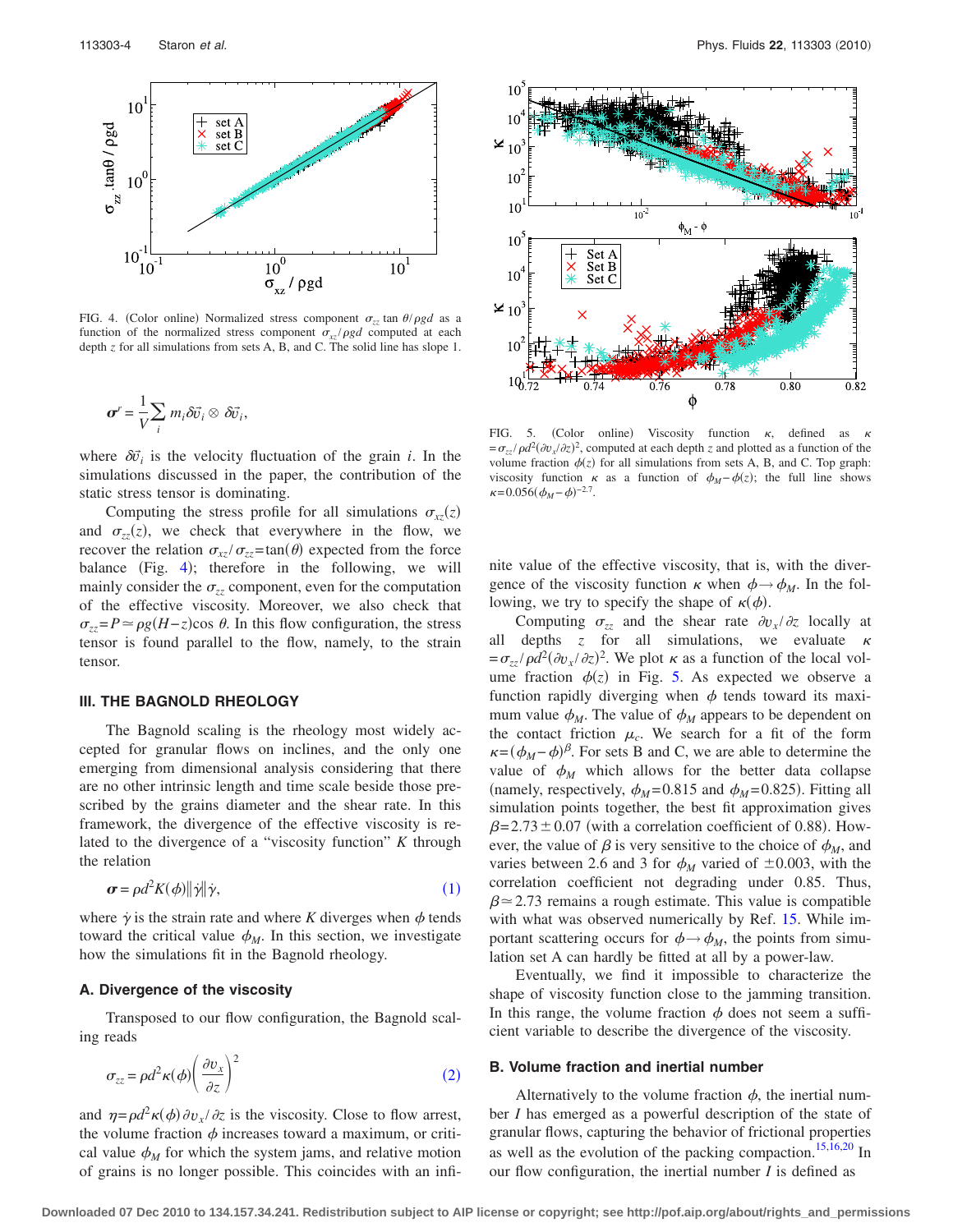<span id="page-4-2"></span>

FIG. 6. (Color online) Reduced volume fraction  $\phi^*(z)$  (see text) as a function of the inertial number  $I(z)$  computed locally at different depth  $z$  for all simulations from sets A, B, and C, in linear and log-log scales; the full line shows  $\phi^* = I$ .

$$
I = \frac{d(\partial v_x/\partial z)}{\sqrt{P/\rho}},
$$

where  $\rho$  is the mass density of the grains, *d* their mean diameter, and  $P$  the pressure.<sup>16</sup> In relation to the volume fraction, it was suggested that  $\frac{15}{15}$ 

$$
\phi = \phi_M + (\phi_m - \phi_M)I,
$$

where  $\phi_m$  and  $\phi_M$  are material dependent parameters:  $\phi_M$  is the value of the volume fraction at rest, while  $\phi_m$  represents the limit value of the volume fraction for a highly dynamic situation. On the basis of these findings, we search for a linear dependence between the local volume fraction  $\phi(z)$ and the inertial number  $I(z)$ 

$$
\phi(z) = \phi_M + (\phi_m - \phi_M)I(z),\tag{3}
$$

<span id="page-4-1"></span><span id="page-4-0"></span>where

$$
I(z) = \frac{d(\partial v_x/\partial z)(z)}{\sqrt{P(z)/\rho}}.
$$
\n(4)

The best fit approximation gives  $\phi_m$ =0.494 and  $\phi_M$ =0.661 for set B (with a correlation coefficient of 0.88) and  $\phi_m$ =0.582 and  $\phi_M$ =0.810 for set C (with a correlation coefficient of 0.84). For simulation set A, a linear fit is hardly possible at all, but would give  $\phi_m$ =0.292 and  $\phi_M$ =0.802 (with a correlation coefficient of 0.3). Using these values, we plot the reduced volume fraction  $\phi^*(z) = [\phi_M - \phi(z)]/(\phi_M)$  $-\phi_m$ ) as a function of *I*(*z*) in a log-log scale (Fig. [6](#page-4-2)). The expected linear trend might be acceptable for the largest values of *I*, but the large scattering for smaller *I* makes it impossible to derive any clear relation between  $\phi$  and *I*.

(Note that this is consistent with the behavior of  $\kappa(\phi)$ . Indeed, by definition [Eq. ([2](#page-3-2))], and considering that  $P = \sigma_{zz}$  for the simulated flows (see Sec. II),  $\kappa = I^{-2}$ . Hence, a linear relation between  $(\phi_M - \phi)$  and *I* would lead to  $\kappa(\phi) \propto (\phi_M - \phi)^{-2}$ , and contradict the observed scaling  $\kappa(\phi) \propto (\phi_M - \phi)^{-2.7}$ ).

#### **IV. THE** *I* **RHEOLOGY**

Rather than focusing on the viscosity, whose divergence makes the characterization of incipient jamming difficult, we now consider the evolution of frictional properties. In this section, we study the effective coefficient of friction of the flows, and investigate its relation to the inertial number *I*, following earlier works and the proposition of the "*I* rheology."<sup>16[,20](#page-9-12)[,28](#page-9-21)</sup> More specifically, we explore the limit  $I\rightarrow 0$ .

#### **A. The frictional properties**

At all depths in the flow, we compute the local value of the coefficient of friction  $\mu(z)$  as the ratio of the tangential component to the normal component of the stress tensor:

<span id="page-4-3"></span>
$$
\mu(z) = \sigma_{xz}(z) / \sigma_{zz}(z). \tag{5}
$$

As expected we observe  $\mu(z) \approx \tan(\theta)$  (see Fig. [4](#page-3-0)), where  $\theta$ is the slope of the flow, and  $\mu(z)$  is constant all through the bulk.

We search for a relation between friction and inertial number of the form: $28$ 

<span id="page-4-4"></span>
$$
\mu(z) = \mu_m + \frac{\mu_M - \mu_m}{I_0/I(z) + 1},\tag{6}
$$

where  $\mu_m$ ,  $\mu_M$ , and  $I_0$  are material-dependent parameters to be determined;  $\mu_m$  gives the value of the friction for a bed at rest, while  $\mu_M$  set the value of the friction for larger *I*, together with  $I_0$  and  $\mu_m$ . The best fit approximation gives  $\mu_m$  $\approx$  0.256,  $\mu_M \approx$  0.496, and *I*<sub>0</sub>=0.134 for set A (again with a very poor correlation coefficient),  $\mu_m \approx 0.256$ ,  $\mu_M \approx 0.680$ , and  $I_0$ =0.24 for set B (with a correlation coefficient of 0.88), and  $\mu_m \approx 0.171$ ,  $\mu_M \approx 0.615$ , and  $I_0 = 0.237$  for set C (with a correlation coefficient of 0.87).

In the following, rather then considering  $\mu$ , we form the *reduced coefficient of friction*  $\mu^*$ 

<span id="page-4-5"></span>
$$
\mu^* = \frac{\mu(z) - \mu_m}{\mu_M - \mu(z)}.
$$
\n(7)

Satisfying relation ([6](#page-4-4)) implies  $\mu^* = I/I_0$ . As can be seen in Fig. [7](#page-5-0) where  $\mu^*$  is plotted as a function of  $I/I_0$ , this is mostly the case. However, if the linear dependence holds for the larger values of the inertial number, the large scattering observed for the smaller values  $(I < 2 \times 10^{-2})$  makes any relation between effective friction and inertial number very uncertain in this range.

Note that similar conclusions were drawn in Ref. [21;](#page-9-13) however this was the result of the finite value of the stiffness of the grains; in the present case, grains are infinitely rigid (which is an intrinsic feature of the nonsmooth contact dynamic method).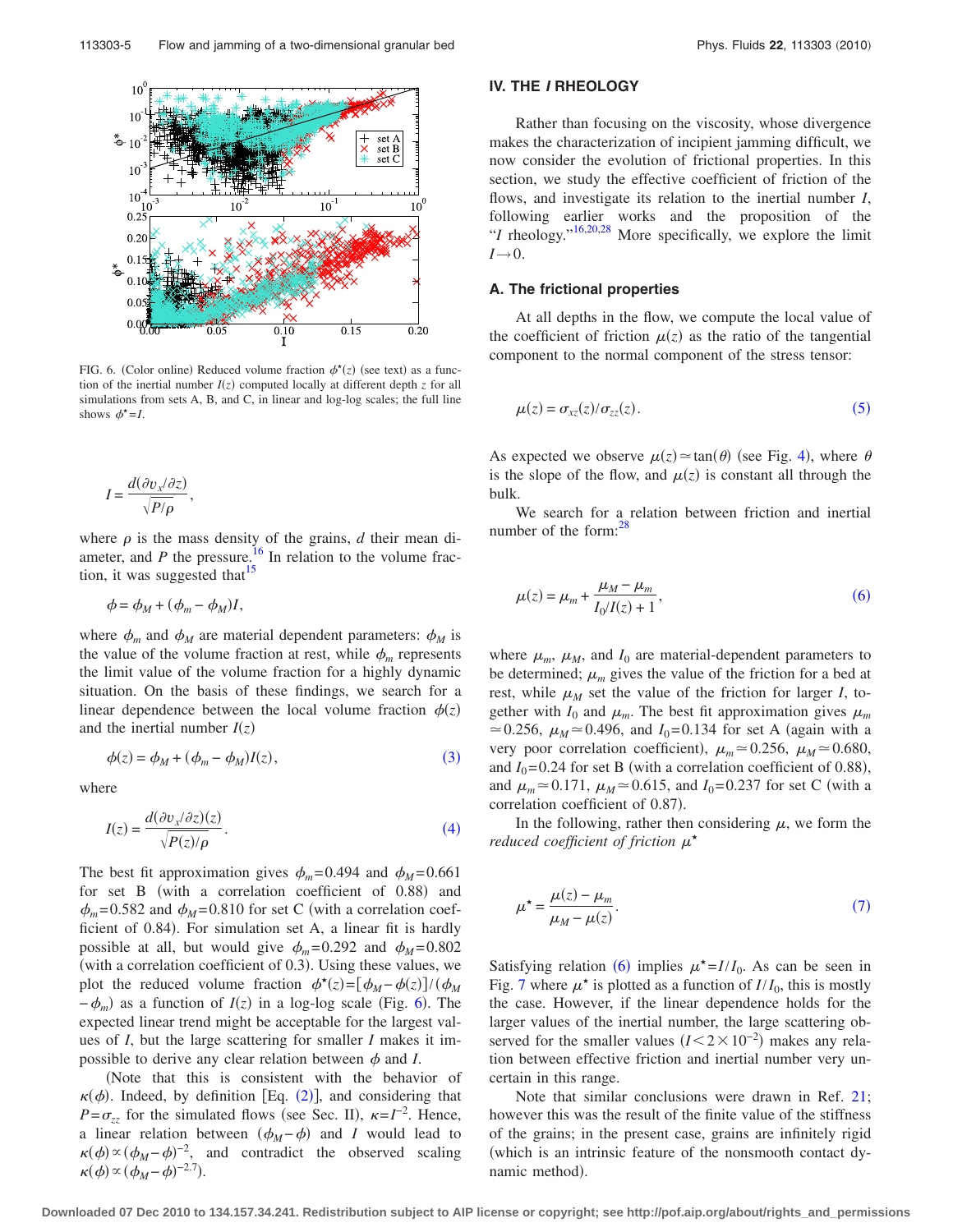<span id="page-5-0"></span>

FIG. [7](#page-4-5). (Color online) Reduced coefficient of friction  $\mu^*$  [see Eq. (7)] as a function of the inertial number  $I(z)$  computed locally at different depth  $z$  for all simulations from sets A, B, and C, in log-log and linear scales; the full line shows  $\mu^* = I/I_0$ .

#### **B. Implication for the velocity profiles**

As detailed above, relation  $(6)$  $(6)$  $(6)$  can be rewritten

$$
I(z) = I_0 \mu^*,
$$
  
\n
$$
\frac{dv_x}{dz} = \frac{I_0 \mu^*}{d} \left[ \frac{P(z)}{\rho} \right]^{1/2},
$$

<span id="page-5-1"></span>where  $P \approx \sigma_{zz} \approx \rho g (H - z) \cos \theta$ . Integrating this gives

$$
v_x(z) - v_x(0) = \frac{2}{3} I_0 \mu^* \cos \theta \frac{g^{1/2}}{d} [H^{3/2} - (H - z)^{3/2}] \tag{8}
$$

consistently with Bagnold rheological model and the corresponding prediction for the velocity profiles. We test the prediction  $(8)$  $(8)$  $(8)$  for three example flows from sets A, B, and C, respectively, taking  $\mu = \tan(\theta)$  and adjusting the values of  $\mu_m$ ,  $\mu_M$ , and  $I_0$  (see Fig. [8](#page-5-2)). The agreement is good, although the examples correspond to rather low values of *I*.

<span id="page-5-2"></span>

FIG. 8. (Color online) Examples of velocity profiles from sets A, B, and C, and the corresponding predictions following Eq.  $(8)$  $(8)$  $(8)$ , with  $\mu_m = 0.239$ ,  $\mu_M$ =0.470, and *I*<sub>0</sub>=0.133 for set A,  $\mu_m$ =0.240,  $\mu_M$ =0.650, and *I*<sub>0</sub>=0.240 for set B, and  $\mu_m = 0.168$ ,  $\mu_M = 0.610$ , and  $I_0 = 0.237$  for set C.

#### **V. THE PRANDTL MIXING LENGTH APPROACH**

In an approach similar to the Bagnold rheology, the Prandtl mixing length approach postulates the existence of a coherence length scale  $\ell$  such that

<span id="page-5-3"></span>
$$
\sigma_{zz} = \rho \ell^2 \left(\frac{\partial v_x}{\partial z}\right)^2.
$$
\n(9)

Beyond the analogy with turbulent layers, the physical origin of this coherence length has to be specified; it is commonly identified with the typical length of grains velocity fluctuations correlations, namely, the typical size of granular eddies or clusters.<sup>11,[29](#page-9-22)</sup> Considering both Eqs.  $(9)$  $(9)$  $(9)$  and  $(2)$  $(2)$  $(2)$ , consistency with the Bagnold rheology implies that

$$
\ell/d = \kappa(\phi)^{1/2} = I^{-1}.
$$
\n(10)

<span id="page-5-4"></span>Experimental evidence of the existence of correlated motion of grains at the surface of chute flows was given by Ref. [13;](#page-9-16) the typical correlation length associated was found to be of few grain diameters (up to eight), and its behavior regarding the flow dynamics was consistent with the  $h_{\text{stop}}$ phenomenology.<sup>1</sup> Numerical evidence of correlated motion in the bulk was later produced.<sup>6,[10,](#page-9-3)[12](#page-9-5)</sup> In the following, we focus on the existence of correlated motion close to jamming. Spatial correlations of grains velocity fluctuations are therefore closely analyzed.

#### **A. Correlation of velocity fluctuations**

Each grain in the flow is characterized by its velocity fluctuations  $\delta v_x^i = |v_x^i - \langle v_x \rangle|$ . Since the amplitude of velocity fluctuations varies in depth, $6$  spatial correlations associated to velocity fluctuations are computed at a specified depth  $z \pm d/2$ . At this given depth, correlation are quantified by a pair correlation function

$$
F_{xx}(r) = \frac{\sum_{i,j} \delta v_x^i \delta v_x^j \Pi(x_{ij} - r)}{\sum_{i,j} \Pi(x_{ij} - r)},
$$

where  $x_{ij}$  is the distance between the grains *i* and *j*, and  $\Pi(x_{ij}-r)$  is a step function taking the value 1 where  $|x_{ij}-r|$  $d/2$ , and 0 otherwise. Considering three different depth in the flow  $z=10d$ , 20*d*, and 30*d* for set A, and  $z=7d$ , 15*d*, and 20*d* for sets B and C, the pair correlation functions are computed for all simulations, and time-averaged over their duration. They show an exponential form  $F_{xx}(r) \approx \exp(-r/\lambda)$ , where from we directly evaluate the correlation length  $\lambda$  as-sociated to velocity fluctuations (Fig. [9,](#page-6-0) inset graph). The correlation length  $\lambda$  is plotted as a function of the inertial number *I* in Fig. [9.](#page-6-0) We find, in agreement with previous works,  $6,10,12,13$  $6,10,12,13$  $6,10,12,13$  $6,10,12,13$  that smaller values of the inertial number coincide with rapidly increasing correlation lengths, namely, that grains have an increasingly correlated motion when reaching close to jamming, forming *granular eddies* as defined by Ref. [11.](#page-9-4)

We find:

<span id="page-5-5"></span>
$$
\lambda/d \simeq 1.38I^{-0.32 \pm 0.008}.\tag{11}
$$

We do not observe  $\lambda/d \propto I^{-1}$  as expected consistently with the Bagnold model [Eq.  $(10)$  $(10)$  $(10)$ ]. Interestingly, the scaling  $(11)$  $(11)$  $(11)$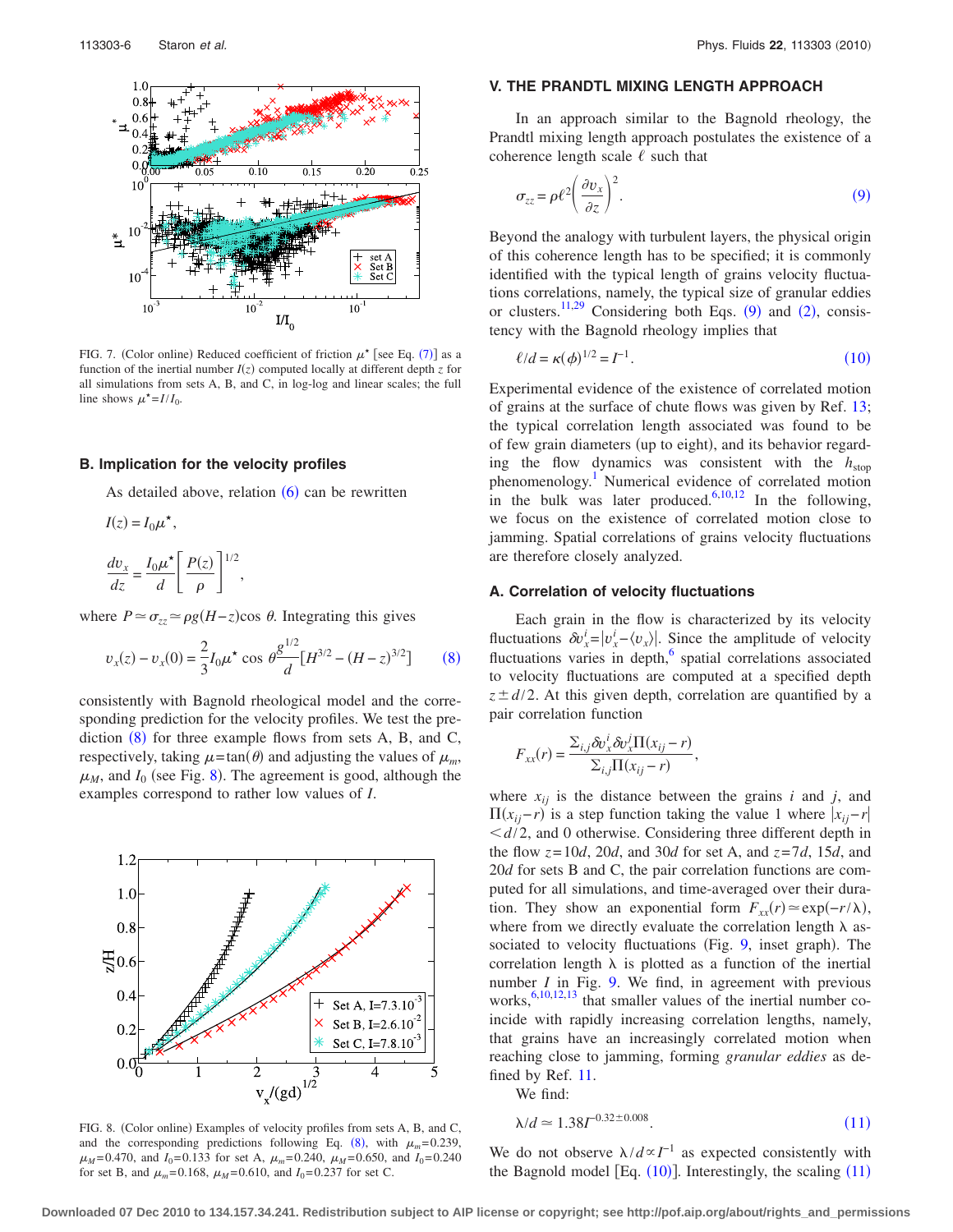<span id="page-6-0"></span>

FIG. 9. (Color online) Correlation length  $\lambda$  of grains velocity fluctuations as a function of the inertial number *I* (computed at  $z = 10d$ , 20*d*, and 30*d* for set A, and  $z=7d$ , 15*d*, and 20*d* for sets B and C); the full line shows  $\lambda = 1.38I^{-0.32}$ . Inset graph: examples of the shape of the pair correlation function  $F_{xx}(r)$  for sets A, B, and C.

matches recent experimental observation by Ref. [30](#page-9-23) in granular heap flows, where the typical size of "dynamical heterogeneities" close to jamming is found to diverge like *I*<sup>−0.33</sup>.

### **B. The granular temperature**

We define the granular temperature as the square of the mean grains velocity fluctuations:

$$
T(z) = \langle (\delta v)^2 \rangle = \langle v_x^2 \rangle(z) - \langle v_x \rangle^2(z). \tag{12}
$$

<span id="page-6-1"></span>In most cases, the temperature is maximum at the bottom, which coincides with the fact that the bottom, due to its rigidity, dissipates the energy of the above layer of flowing grains less efficiently then elsewhere in the flow where colliding grains are free to move, unconstrained, in any direction. This is also consistent with the systematic decrease of the volume fraction near the bottom (see Fig. [3](#page-2-2)). We plot all normalized temperature profiles  $T(z) / \langle T \rangle$  in Fig. [10,](#page-6-2) where  $\langle T \rangle$  is the mean temperature averaged over the flow volume, for set A and B and C. We observe that an exponential decay is a possible approximation:

<span id="page-6-2"></span>

FIG. 10. (Color online) Normalized profiles of the granular temperature  $T(z)/\langle T \rangle$  for all simulations from sets A, B and C, where  $\langle T \rangle$  is the mean temperature over the volume of the flow.

<span id="page-6-4"></span>

FIG. 11. (Color online) Local value of the normalized velocity gradient  $(d/g)^{1/2}(\partial v_x/\partial z)(z)$  for all simulations as a function of the local normalized temperature  $T(z)/(gd)$ . The straight line shows the power-law trend  $(d/g)^{1/2}(\partial v_x/\partial z)(z) = 0.99[T(z)/gd]^{0.723}.$ 

<span id="page-6-3"></span>
$$
T(z) \simeq T_0 \exp\left(-\alpha \frac{z}{d}\right). \tag{13}
$$

The best fit approximation gives  $\alpha = 0.066$  for set A,  $\alpha$ = 0.079 for set B, and  $\alpha$ = 0.056 for set C. The typical length over which temperature decreases, namely, 15*d*, 13*d*, and 18*d*, respectively, is smaller compared to the depth *H* of the flow  $(H=40d$  for set A and  $H=32d$  for sets B and C), yet of the same order. It is not clear whether the higher temperature at the bottom is the signature of a boundary layer, or whether it would expand in the bulk of the flow in the case of much thicker bed (large *H*). This would need to be established in further work.

## **C. Implications for the velocity profile**

Figure [11](#page-6-4) shows the shear rate  $\partial v_x / \partial z$  plotted as a function of the temperature *T* for all simulations of sets A, B and C, for all depth *z*. The relatively good collapse of the data over several orders of magnitude is compatible with a powerlaw; the best fit gives

<span id="page-6-5"></span>
$$
\frac{\partial v_x}{\partial z} \propto T^{\beta},\tag{14}
$$

with  $\beta = 0.723 \pm 0.002$ . This scaling is consistent with observation of grains dynamics in annular shear configurations, as well as in simulated plan shear flows. $31,32$  $31,32$ 

Since temperature profiles are compatible with an exponential decrease [see scaling  $(13)$  $(13)$  $(13)$ ], the scaling  $(14)$  $(14)$  $(14)$  implies that velocity profiles should obey the same trend. Integrating Eq.  $(14)$  $(14)$  $(14)$  using relation  $(13)$  $(13)$  $(13)$  leads directly to

<span id="page-6-6"></span>
$$
v(z) - v(0) = \frac{v(H) - v(0)}{1 - \exp\left(-\frac{H}{\gamma_d}\right)} \left[1 - \exp\left(-\frac{z}{d}\right)\right],\qquad(15)
$$

where  $\gamma = \alpha \beta$  is the only one parameter to be adjusted. Considering the same velocity profiles from sets A, B, and C displayed in Fig. [8,](#page-5-2) we test this new prediction and find a good agreement, with  $\gamma = 0.045$  for set A and set B and  $\gamma = 0.032$  for set C (Fig. [12](#page-7-0)).

**Downloaded 07 Dec 2010 to 134.157.34.241. Redistribution subject to AIP license or copyright; see http://pof.aip.org/about/rights\_and\_permissions**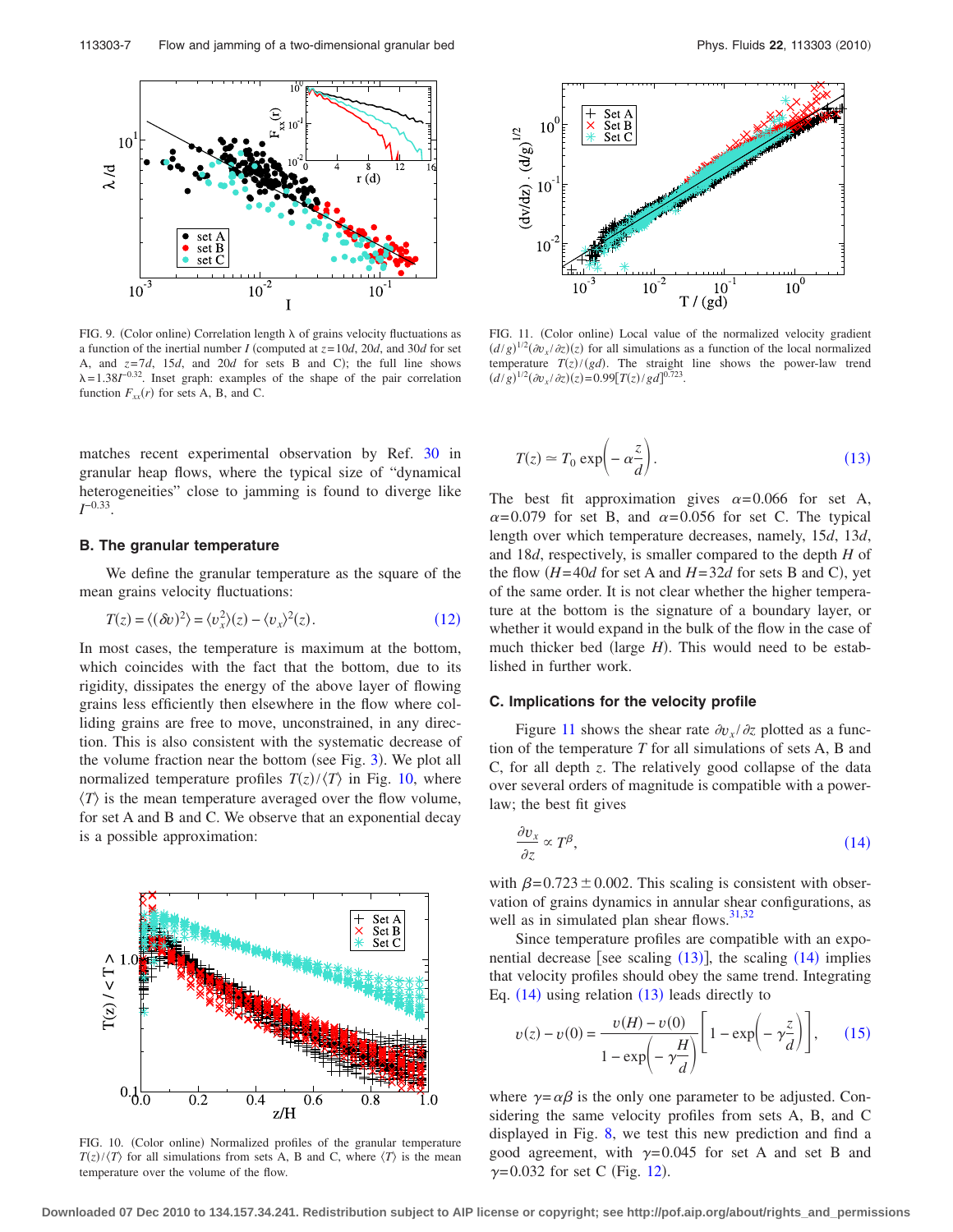<span id="page-7-0"></span>

FIG. 12. (Color online) Examples of velocity profiles from sets A, B, and C, and the corresponding prediction using Eq.  $(15)$  $(15)$  $(15)$ .

#### **VI. TOWARD A NONLOCAL RHEOLOGY?**

In the previous section, we have characterized the existence of a length scale related to grains velocity fluctuations whose dependence on the inertial number suggests the emergence of large scales in the flow close to jamming. Considering the temperature profiles and their correlation with velocity gradients, we were able to predict the shape of the velocity profiles outside the framework of Bagnold's model. At this stage, we can question the role of the granular temperature in the rheology, and more specifically how it links to the effective viscosity, far from the framework of kinetic theory.

#### **A. Viscosity, granular eddies, and temperature**

For each simulation, the correlation length  $\lambda$  was computed at three different depths  $(z=10d, 20d,$  and 30*d* for set A, and  $z=7d$ , 15*d*, and 20*d* for sets B and C). The effective viscosity  $\nu = \sigma_{zz}/(\partial v_x/\partial z)$ , computed for the same values of *z*, is plotted as a function of  $\lambda$  in Fig. [13.](#page-7-1) A clear trend comes out, giving (with a correlation coefficient of 0.89)

<span id="page-7-1"></span>

FIG. 13. (Color online) Normalized viscosity  $\nu / (\rho g^{1/2} d^{3/2})$ , where  $\nu = \sigma_{zz}/(\partial v_x/\partial z)$  as a function of the correlation length of velocity fluctuations  $\lambda/d$ . The full line shows  $\nu / (\rho g^{1/2} d^{3/2}) = 2.11(\lambda/d)^{2.69}$ .

<span id="page-7-3"></span>

FIG. 14. (Color online) Viscosity function  $\kappa$  defined as  $\kappa$  $=\sigma_{zz}/\rho d^2(\partial v_x/\partial z)^2$ , computed for all depths *z*, and plotted as a function of the normalized granular temperature  $T(z)/gd$  for all simulations from sets A, Bs and C.

$$
\nu/(\rho g^{1/2}d^{3/2}) \simeq 2.11 \left(\frac{\lambda}{d}\right)^{2.69 \pm 0.078}
$$

and relating viscosity and the size of "granular eddies."

Remaining in the framework of a Bagnold-like expression for the stress/shear-rate [Eq.  $(2)$  $(2)$  $(2)$ ], we search for a viscosity function  $\kappa$  which, rather than of the volume fraction  $\phi$ , would be a function of the granular temperature  $T$ :

<span id="page-7-2"></span>
$$
\sigma_{zz} = \rho d^2 \kappa(T) \left(\frac{\partial v_x}{\partial z}\right)^2.
$$
 (16)

The plot of the viscosity function  $\kappa$  against *T* is displayed in Fig. [14:](#page-7-3) the points do not collapse and spread over one order of magnitude; yet, we observe a well-defined decreasing trend, where lower temperature values coincide with higher viscosity.

#### **B. A nonlocal behavior**

However, it is possible to make all simulation points merge following a single curve if, instead of considering the local stress  $\sigma_{zz}(z)$  only, we consider the stress variation with regard to the bottom  $\sigma_{zz}(0) - \sigma_{zz}(z)$  (where  $\sigma_{zz}(0)$  is computed from the first layer of grains at the bottom). In this case, the collapse of the points, displayed in Fig. [15,](#page-8-0) gives (with a correlation coefficient of 0.98)

<span id="page-7-4"></span>
$$
\kappa' \simeq 1.65 \left(\frac{T}{gd}\right)^{-1.7 \pm 0.007},\tag{17}
$$

<span id="page-7-5"></span>where  $\kappa'$  is defined as

$$
\kappa' = [\sigma_{zz}(0) - \sigma_{zz}(z)]/[\rho d^2(\partial v_x)/\partial z]^2.
$$
 (18)

Interestingly, this collapse extends over several orders of magnitude and does not degrade close to jamming, when *T* $\rightarrow$  0. Since for chute flows,  $\sigma_{zz}(0) \approx \rho g H \cos \theta$  and  $\sigma_{zz}(z)$  $\approx \rho g (H - z) \cos \theta$ , the scaling observed can be rewritten

$$
\sigma_{zz}(0) - \sigma_{zz}(z) = \rho d^2 \kappa'(T) \left(\frac{\partial v_x}{\partial z}\right)^2,
$$

**Downloaded 07 Dec 2010 to 134.157.34.241. Redistribution subject to AIP license or copyright; see http://pof.aip.org/about/rights\_and\_permissions**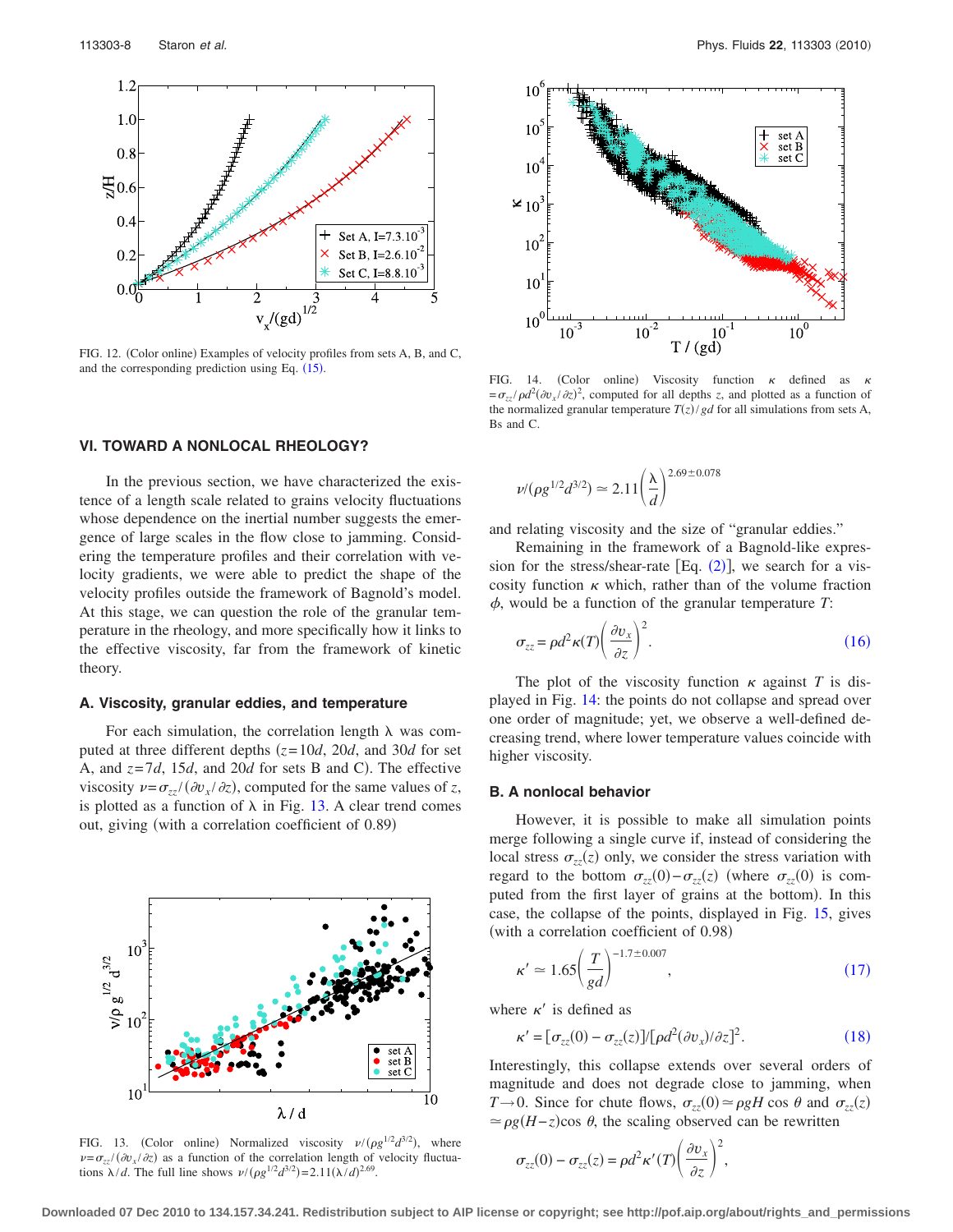<span id="page-8-0"></span>

FIG. 15. Color online) Function  $\kappa'$  defined as  $\kappa' = [\sigma_{zz}(0)]$  $-\sigma_{zz}(z)$ ]/[ $\rho d^2(\partial v_x/\partial z)^2$ ] and computed for all depths *z*, plotted as a function of the normalized granular temperature  $T(z)/gd$  for all simulations from sets A, B, and C. The full line shows the power-law fit  $\kappa' = 1.65[T(z)/gd]^{-1.7}$ .

$$
\sigma_{zz}(z) \bigg( \frac{H}{H-z} - 1 \bigg) \simeq \rho d^2 \kappa'(T) \bigg( \frac{\partial v_x}{\partial z} \bigg)^2,
$$

<span id="page-8-1"></span>which leads directly to

$$
\sigma_{zz}(z) \simeq \rho d^2 \frac{H-z}{z} \kappa'(T) \left(\frac{\partial v_x}{\partial z}\right)^2,\tag{19}
$$

where

$$
\kappa'(T) \simeq 1.65 \bigg(\frac{T}{gd}\bigg)^{-1.7}.
$$

This correlation suggests the existence of a relation between stress and shear rate involving the distance to the bottom and the distance to the free surface through the length scale  $\frac{d\theta}{dt} = d\sqrt{(H-z)/z}$ . If  $z = H$ , the stress is zero, as expected at the free surface. If  $z \rightarrow 0$ ,  $\xi$  diverges, which could only be balanced by the fact that the temperature becomes infinite at the bottom. The relation thus breaks down at the bottom. However, it is still valid for *z* as small as one grain diameter *d*, and the scaling ([19](#page-8-1)) actually holds at all depths in our simulations, as can be seen in Fig. [15.](#page-8-0)

The fact that the stress at the bottom appears in the correlation observed in Fig. [15](#page-8-0) stresses the role played by the substrate in chute flow dynamics, and suggests that this role extends to the whole bulk. Everywhere in the bulk, the scal-ing ([19](#page-8-1)) strongly hints at a nonlocal rheology: local stress does not only depend on the local shear rate but also on the distance to the surface and to the bottom. In our simulations, granular temperature, namely, velocity fluctuations, appears to be at the origin of the nonlocality. Close to jamming, and very far from the framework of kinetic theory where it is given a thermodynamically meaningful interpretation, granular temperature seems to play a fundamental role in the flow behavior.

#### **VII. SUMMARY AND DISCUSSION**

In order to test the rheology of granular flows, we have performed series of numerical simulations (90 in total) of nearly monodisperse stationary chute flows from rapid  $(I=10^{-1})$  to slow and very slow  $(I=10^{-3})$  flow regime, namely, close to the jamming transition. Computing locally quantities such as the stress tensor, the strain rate, the velocity, and the volume fraction allows for a detailed analysis of flows state. The aim was twofold: *(i)* checking how existing rheological models (the Bagnold's model and the *I*-model) capture the behavior of the numerical flows at the verge of the transition to jamming, and *(ii)* performing an acute characterization of the structure of the flow in terms of grains velocity fluctuations at this transition.

Our results show that neither Bagnold's model nor the *I*-model capture the behavior of the numerical points in the slow regime, namely, when  $I \leq 2 \times 10^{-2}$ ; in this regime, the huge scattering of the data prevents concluding on the validity of the models. Turning to the analysis of grains velocity fluctuations, we compute the associated correlation length  $\lambda$ and show its dependence on the inertial number:  $\lambda/d$  $\propto I^{-0.32}$ . The amplitude of the grains velocity fluctuations, namely, the granular temperature, exhibits a power-law dependence on the shear rate and allows for a prediction of the shape of the velocity profiles. The main result consists of a scaling merging all data points for all flow regimes onto the same master curve, and relating granular temperature, shear rate, and the variation of stress between the considered depth and the bottom wall. This scaling can be written as a relation among local stress, local shear rate, and local temperature, provided the introduction of a characteristic length scale  $\frac{d}{dx} = d\sqrt{(H-z)/z}$  where both the distance to the surface and the distance to the bottom wall are involved. This scaling strongly hints at a nonlocal behavior, valid in the flow regime and extending close to the jamming transition.

While the hypothesis of a nonlocal rheology has long been put forward, and applied recently with success, $22,23$  $22,23$  it is often assumed that the mode of stress transmission and the important stress fluctuations observed in granular media are responsible for the nonlocality. However, our results point at the velocity fluctuations as the agent allowing for nonlocal effects. Although weak in amplitude, and far from the framework of kinetic theory, granular temperature could still be an efficient variable to describe granular flow behavior in dense regime.

Our result are limited to the study of model 2D chute flows and the generalization to other flow configurations is far from straightforward. However, the observation of a scaling demonstrating the influence of the bottom wall to the whole bulk of the flow suggests that walls in general might play a more fundamental role in the granular dynamics than simply boundary conditions. This could lay a new basis to understand the puzzling influence walls sometimes exert in granular systems[.28,](#page-9-21)[33](#page-9-26)

An obvious continuation of this work will be the study of the influence of the flow depth *H* on the phenomenology observed, the repercussion on granular temperature, and on the existence of nonlocal effects. $34$  Eventually, this would